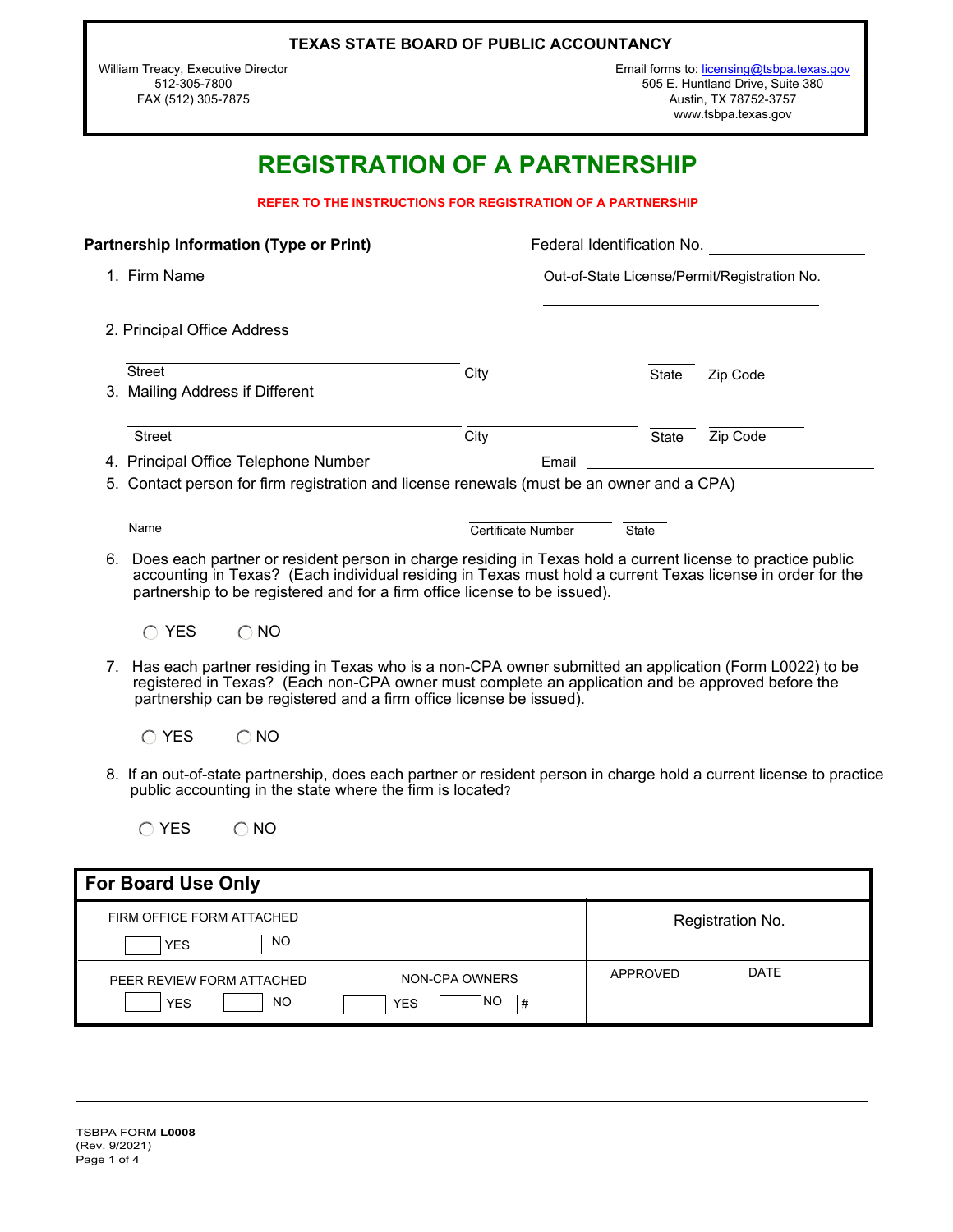#### **TEXAS STATE BOARD OF PUBLIC ACCOUNTANCY**

William Treacy, Executive Director 512-305-7800 FAX (512) 305-7875

Email forms to: [licensing@tsbpa.texas.gov](mailto:licensing@tsbpa.texas.gov) 505 E. Huntland Drive, Suite 380 Austin, TX 78752-3757 www.tsbpa.texas.gov

## **REGISTRATION OF A PARTNERSHIP - continued**

Firm Name

- 9. Date Partnership Was Formed Date Partnership Commenced Practicing in Texas
- 10. If this is a Texas firm whose name has changed, list previous firm name:

Previous Firm Name Firm Registration Number Date Dissolved Effective Date of Name Change

11. Has this firm ever had an application for a license to practice public accountancy denied or had such a permit revoked or suspended by any state or federal agency?

 $\bigcirc$  YES  $\bigcirc$  NO is the set of YES, attach an explanation.

12. Has any partner or director been convicted of any felony or misdemeanor involving fraud or deceit not previously reported to the Board?

If YES, attach an explanation.  $\bigcap$  YES  $\bigcap$  NO

13. Has the firm or any individual associated with the firm been involved in legal or administrative proceedings relating to professional accounting services within the state of Texas during the past three years?

 $\bigcirc$  YES  $\bigcirc$  NO if YES, attach an explanation.

14. Has a copy of the letterhead currently used by this firm been attached?

| $\bigcirc$ YES | $\bigcirc$ NO | $\Box$ Check if firm has no letterhead. |
|----------------|---------------|-----------------------------------------|
|----------------|---------------|-----------------------------------------|

15. Number appearing on the charter issued by the Secretary of State of Texas

- 16. Date charter was issued
- 17. If a Texas firm, are any of the partners of the partnership non-CPA owners?
	- If YES, complete the *Application for NON-CPA Owner in a Firm in Texas (Form* L0022)  $O$  YES  $O$  NO
- 18. Purpose for which the firm was organized.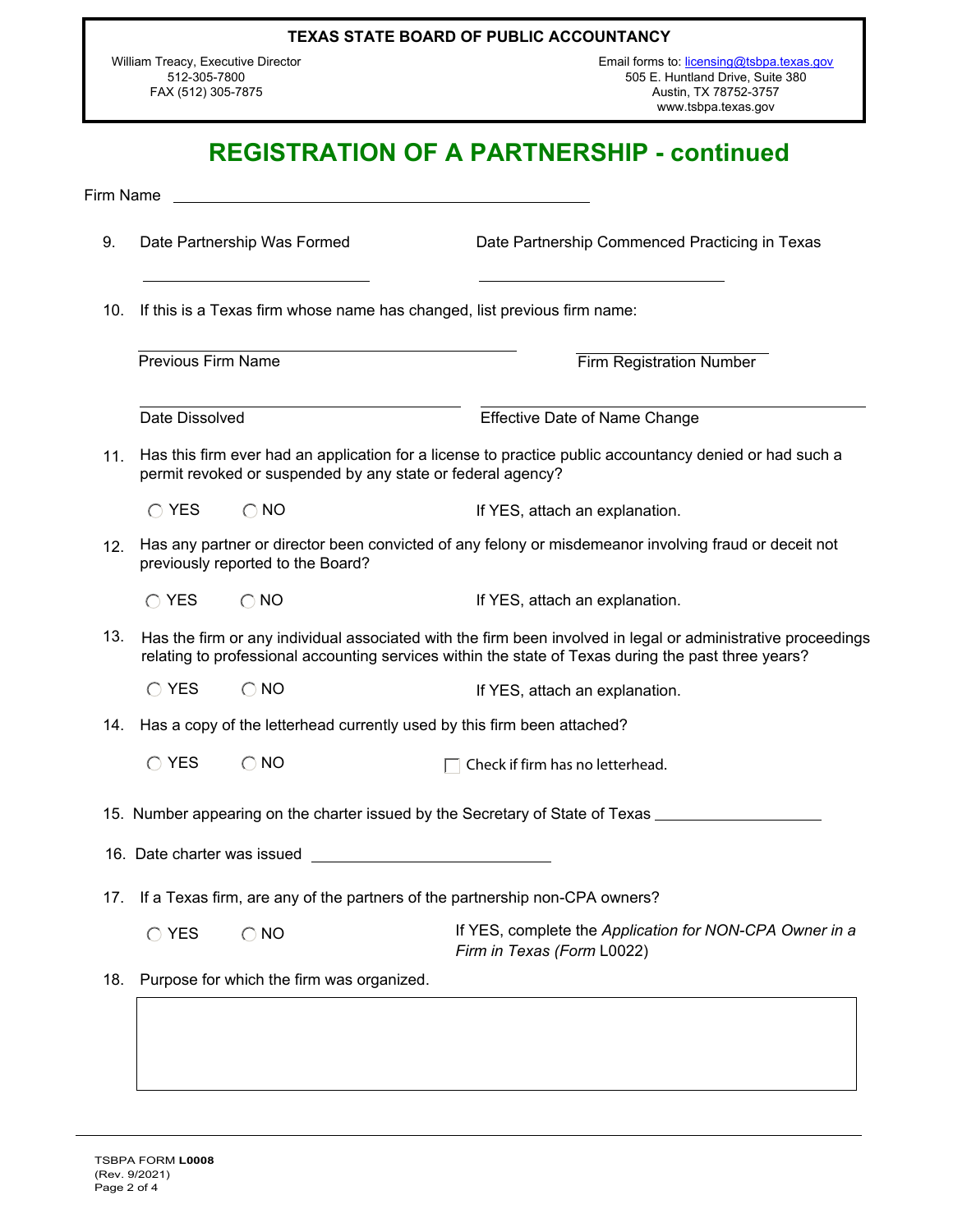#### **TEXAS STATE BOARD OF PUBLIC ACCOUNTANCY**

William Treacy, Executive Director 512-305-7800 FAX (512) 305-7875

Email forms to: [licensing@tsbpa.texas.gov](mailto:licensing@tsbpa.texas.gov) 505 E. Huntland Drive, Suite 380 Austin, TX 78752-3757 www.tsbpa.texas.gov

# **REGISTRATION OF A PARTNERSHIP - continued**

Firm Name

A complete list of all the partners residing in Texas, whether or not silent, non-CPA, or inactive residing in Texas, must be indicated.

The firm's practice in Texas must be performed by an individual who meets the requirements of Section 901.462 of the *Public Accountancy Act* or is performed by an individual who holds a Texas license.

Each office of the partnership located in Texas must be under the full-time charge of at least one person who is authorized to practice public accountancy. If one of the partners is a corporation then the corporation must be identified as a corporation of certified public accountants, and the person in charge must hold a valid license and be a certified public accountant.

#### **THE BOARD MUST BE NOTIFIED IN WRITING IF THERE IS**

- an admission or withdrawal of a partner,
- a change in the office maintained in Texas and/or a change in the resident person in charge of said office both as to the name and address of the resident person and the address of the office with which the licensee is associated; or
- any other changes which were required for registration.

#### **All changes must be reported to the Board within one month (30 days) after such changes become effective.**

| Name (Must Be That<br>of an Individual | Residence Street Address, City,<br>and Zip Code<br>(PO Box Numbers Not Acceptable) | Office With Which<br>Partner Is Associated | States Certified In<br>Cert. No. | State | Is License<br>Current?       |
|----------------------------------------|------------------------------------------------------------------------------------|--------------------------------------------|----------------------------------|-------|------------------------------|
|                                        |                                                                                    |                                            |                                  |       | $OYES$ $ONO$                 |
|                                        |                                                                                    |                                            |                                  |       | $\bigcirc$ YES $\bigcirc$ NO |
|                                        |                                                                                    |                                            |                                  |       | $\bigcirc$ YES $\bigcirc$ NO |
|                                        |                                                                                    |                                            |                                  |       | $\bigcirc$ YES $\bigcirc$ NO |
|                                        |                                                                                    |                                            |                                  |       | $\bigcirc$ YES $\bigcirc$ NO |

#### **LIST THE NON-CPA PARTNERS ASSOCIATED WITH THE PARTNERSHIP**

| Name (Must Be That<br>of an Individual) | Residence Street Address, City, and Zip Code<br>(PO Box Numbers Not Acceptable) | Office with Which Partner Is Associated |
|-----------------------------------------|---------------------------------------------------------------------------------|-----------------------------------------|
|                                         |                                                                                 |                                         |
|                                         |                                                                                 |                                         |
|                                         |                                                                                 |                                         |
|                                         |                                                                                 |                                         |